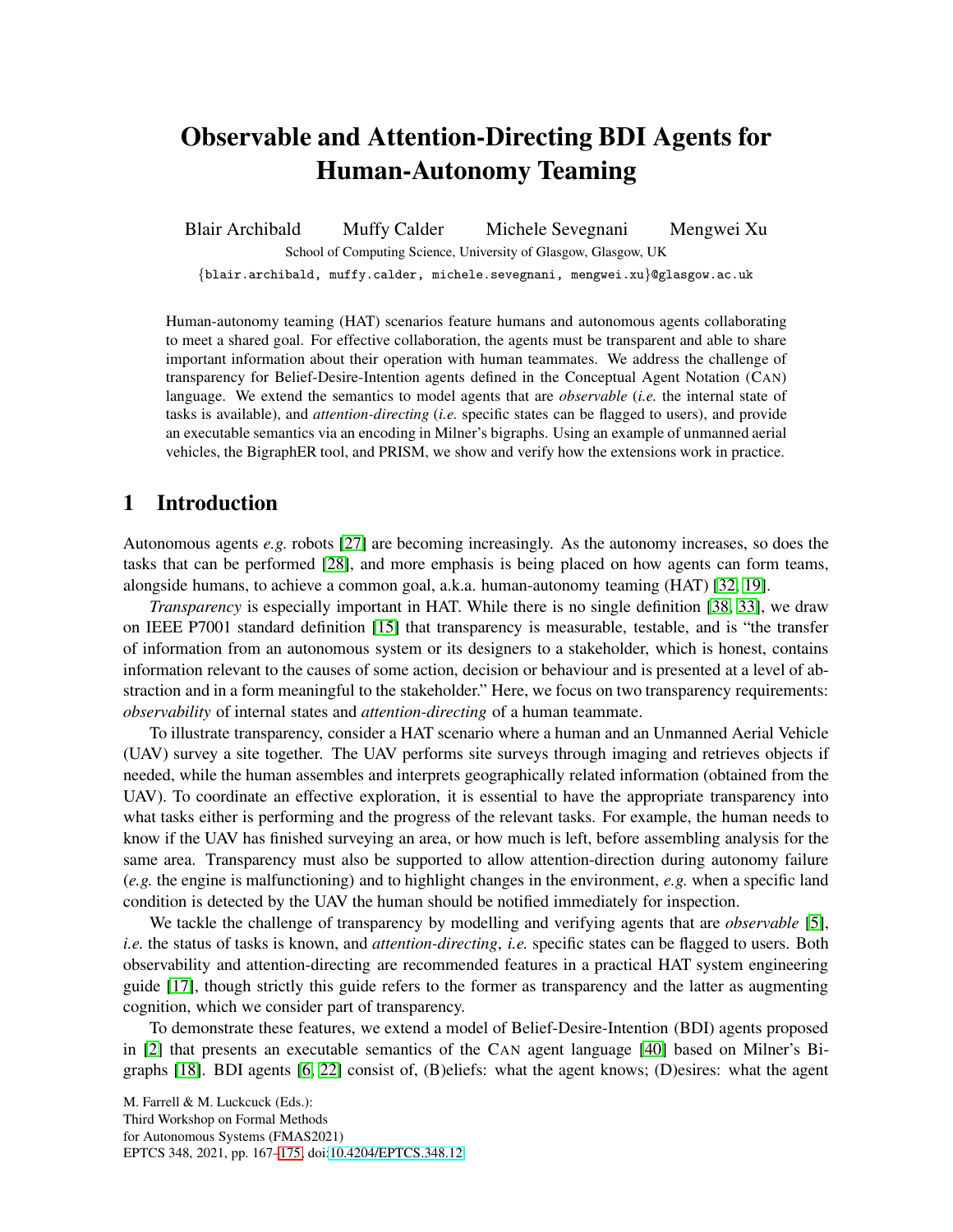wants to bring about; and (I)ntentions: the desires the agent is currently acting upon. BDI agents are chosen as they are represented in a declarative fashion (easy to log) with some self-explanatory concepts *e.g.* the beliefs of the agent. CAN is chosen as it features a high-level agent programming language that captures the essence of BDI concepts without describing implementation details such as data structures. As a superset of AgentSpeak [\[21\]](#page-7-7), CAN includes advanced BDI agent behaviours such as reasoning with *declarative goals*, *concurrency*, and *failure recovery*, which are necessary for our UAV example modelled in [Section 3.](#page-4-0) Importantly, although we focus on the CAN, the language features are similar to those of other mainstream BDI languages and the same modelling techniques would apply to other BDI programming languages. Besides the work of [\[7\]](#page-7-8) that focuses on transparent ethical reasoning (*i.e.* why a decision has been made by an agent), we believe this is the first formal analysis of transparency applied to mainstream BDI agents.

We make the following research contributions: (1) an extension of CAN language semantics to support transparency, (2) an extension of the bigraph based executable semantics framework, (3) an evaluation based on Unmanned Aerial Vehicles (UAVs) to illustrate the framework.

## 2 Framework

In this section, we provide transparency mechanisms for *observability*, *i.e.* documenting the status of tasks and their progress toward completion, and *attention-directing*, *i.e.* flagging information about specific states—of the situation or agent itself—to a user. We start with some CAN language background.

#### 2.1 CAN Background

The CAN language formalises a classical BDI agent consisting of a belief base  $\mathscr B$  and a plan library  $\Pi$ . The belief base  $B$  is a set of formulas encoding the current beliefs and has belief operators for entailment (*i.e.*  $\mathscr{B} \models \varphi$ ), and belief atom addition (resp. deletion)  $\mathscr{B} \cup \{b\}$  (resp.  $\mathscr{B} \setminus \{b\}$ ) and any logic over the belief base  $\mathcal B$  is allowed providing entailment is supported. A plan library  $\Pi$  is a collection of plans of the form  $e : \phi \leftarrow P$  with  $e$  the triggering event,  $\phi$  the context condition, and P the plan-body. Events can be either be external (*i.e.* from the environment in which the agent is operating) or internal (*i.e.* sub-events that the agent itself tries to accomplish). In the plan-body, we use  $P_1$ ;  $P_2$  for sequence and  $goal(\varphi_s, P, \varphi_f)$ for the declarative goal failing if  $\varphi_f$  holds and exiting successfully if  $\varphi_s$  holds (see [\[25\]](#page-8-8)).

A basic configuration  $\langle \mathcal{B}, P \rangle$ , where *P* is the plan-body being executed (*i.e.* the current intention), is used in rules that define the execution of a single intention. The agent configuration is defined as  $\langle E^e, \mathcal{B}, \Gamma \rangle$  where  $E^e$  denotes the a set of pending external events and  $\Gamma$  the current set of intentions (*i.e.* partially executed plan-body programs). The agent-level evolution is specified by the transitions over the agent configuration. For example, the *agent-level* transition to progressing intention which is progessable  $(\langle \mathcal{B}, P \rangle \to \langle \mathcal{B}', P' \rangle)$  or dropping *any* unprogressable intention  $(\langle \mathcal{B}, P \rangle \to)$  can be given as follows:

$$
\frac{P \in \Gamma \quad \langle \mathcal{B}, P \rangle \to \langle \mathcal{B}', P' \rangle}{\langle E^e, \mathcal{B}, \Gamma \rangle \Rightarrow \langle E^e, \mathcal{B}', (\Gamma \setminus \{P\}) \cup \{P'\} \rangle} A_{step} \qquad \frac{P \in \Gamma \quad \langle \mathcal{B}, P \rangle \nrightarrow}{\langle E^e, \mathcal{B}, \Gamma \rangle \Rightarrow \langle E^e, \mathcal{B}, \Gamma \setminus \{P\} \rangle} A_{update}
$$

We refer the reader to [\[40,](#page-8-6) [25\]](#page-8-8) for a full overview of the semantics of CAN.

#### 2.2 Observability

Observability captures *what* an agent is doing so that human teammates can coordinate their tasks for effective collaboration. As intention represents tasks, we focus on the *status* and *progress* of intentions.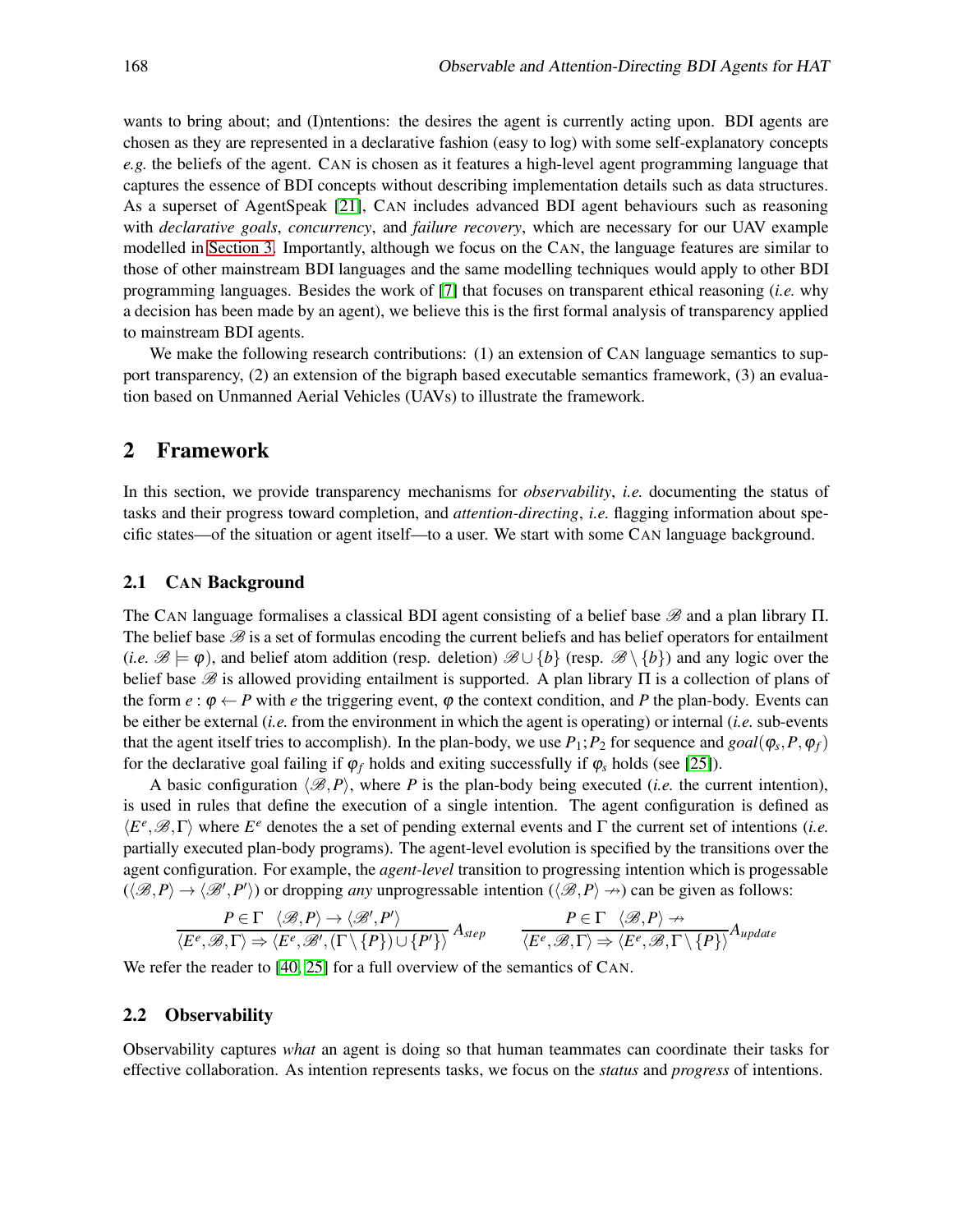$$
\frac{e \in E^{e}}{\langle E^{e}, \mathcal{B}, \Gamma \rangle \Rightarrow \langle E^{e} \setminus \{e\}, \mathcal{B}, \Gamma \cup \{e\} \rangle} A_{event}
$$
\n
$$
\langle e, I, \text{pending} \rangle \in E^{e}
$$
\n
$$
\overline{\langle E^{e}, \mathcal{B}, \Gamma \rangle} \Rightarrow \langle E^{e} \setminus \{\langle e, I, \text{pending} \rangle\} \cup \{\langle e, I, \text{active} \rangle\}, \mathcal{B}, \Gamma \cup \{\langle e, I \rangle\} \rangle} A_{event}
$$
\n
$$
P \in \Gamma \langle \mathcal{B}, P \rangle \rightarrow \langle \mathcal{B}', P' \rangle
$$
\n
$$
\overline{\langle E^{e}, \mathcal{B}, \Gamma \rangle} \Rightarrow \langle E^{e}, \mathcal{B}', (\Gamma \setminus \{P\}) \cup \{P'\} \rangle} A_{step}
$$
\n
$$
\langle P, I \rangle \in \Gamma \langle \mathcal{B}, \langle P, I \rangle \rangle \rightarrow \langle \mathcal{B}', \langle P', I \rangle \rangle
$$
\n
$$
\overline{\langle E^{e}, \mathcal{B}, \Gamma \rangle} \Rightarrow \langle E^{e}, \mathcal{B}', (\Gamma \setminus \{\langle P, I \rangle\}) \cup \{\langle P', I \rangle\} \rangle} A_{step}
$$
\n
$$
P \in \Gamma \langle \mathcal{B}, P \rangle \nrightarrow
$$
\n
$$
\overline{\langle E^{e}, \mathcal{B}, \Gamma \rangle} \Rightarrow \langle E^{e}, \mathcal{B}, \Gamma \setminus \{P\} \rangle} A_{update}
$$
\n
$$
\langle P, I \rangle \in \Gamma \langle e, I, \text{active} \rangle \in E^{e} \langle \mathcal{B}, \langle P, I \rangle \rangle \rightarrow P = nil
$$
\n
$$
\overline{\langle E^{e}, \mathcal{B}, \Gamma \rangle} \Rightarrow \langle E^{e} \setminus \{\langle e, I, \text{active} \rangle\} \cup \{\langle e, I, \text{success} \rangle\}, \mathcal{B}, \Gamma \setminus \{\langle P, I \rangle\} \rangle} A_{update\_succ}
$$
\n
$$
\langle P, I \rangle \in \Gamma \langle e, I, \text{active} \rangle \in E^{e} \langle \mathcal{B}, \langle P, I \rangle \rangle \rightarrow P \neq nil
$$
\n
$$
\langle E^{e}, \math
$$

<span id="page-2-0"></span>Figure 1: Derivation rules for agent configuration.

#### 2.2.1 Intention Status

As a high-level planning language, CAN is agnostic to many practical issues – including transparency. One issue of CAN is the inability to tell the status of an intention. For example, the rule *Aupdate* in [Fig. 1](#page-2-0) discards an intention that cannot do any more intention-level transitions: both if it has already succeeded, or if it failed, and there is no way to determine which was the case. In practice, we may find it helpful, particularly in HAT, to have precise knowledge on the success or failure status of an intention.

We extend CAN semantics to allow intention status. Following work [\[13\]](#page-7-9), we introduce four status values for an external event (that ultimately gives rise to an intention): pending, active, success, and failure along with an unique identifier *I*. These values indicate when an event is not addressed yet (pending), currently being addressed (active), successfully addressed (success), and addressed with a failure (failure). Unique identifiers enable the agent to track the means-end relations between the events and the related intentions, and differentiate intentions from others.

[Figure 1](#page-2-0) presents the original rules and our status-enabled rules where  $\langle E^e, \mathcal{B}, \Gamma \rangle$  consists of a set of external events  $E^e$  that the agent is required to respond, a belief set  $\mathcal{B}$ , and intention base  $\Gamma$  is a set of partially executed plan-bodies *P* that the agent has committed to. While the original rule *Aevent* deletes events once they have turned into intentions, the new rule  $A_{event}^{new}$  instead switches the status of the event to active. When intentions progress, the status of related external events remains active, until the intention is removed either with sucess (if we reached a *nil*) via  $A^{new}_{update\_suc}$  or failure via  $A^{new}_{update\_fail}$ .

#### 2.2.2 Intention Progress

Besides the intention status, it is also useful to estimate the progress of intentions. For example, the human teammate may want to know how long the UAV needs to finish surveying to plan their next tasks.

In BDI agents, goal-plan trees (shown in [Fig. 2\)](#page-3-0) are a canonical representation of intentions [\[34\]](#page-8-9). The root of the tree is an external event, and its children are plans that can handle this event. Plans may contain sub-events, giving rise to a tree structure that represents all possible ways of achieving a task. Traditionally, for simplicity, goal-plan trees often do not represent actions and contain only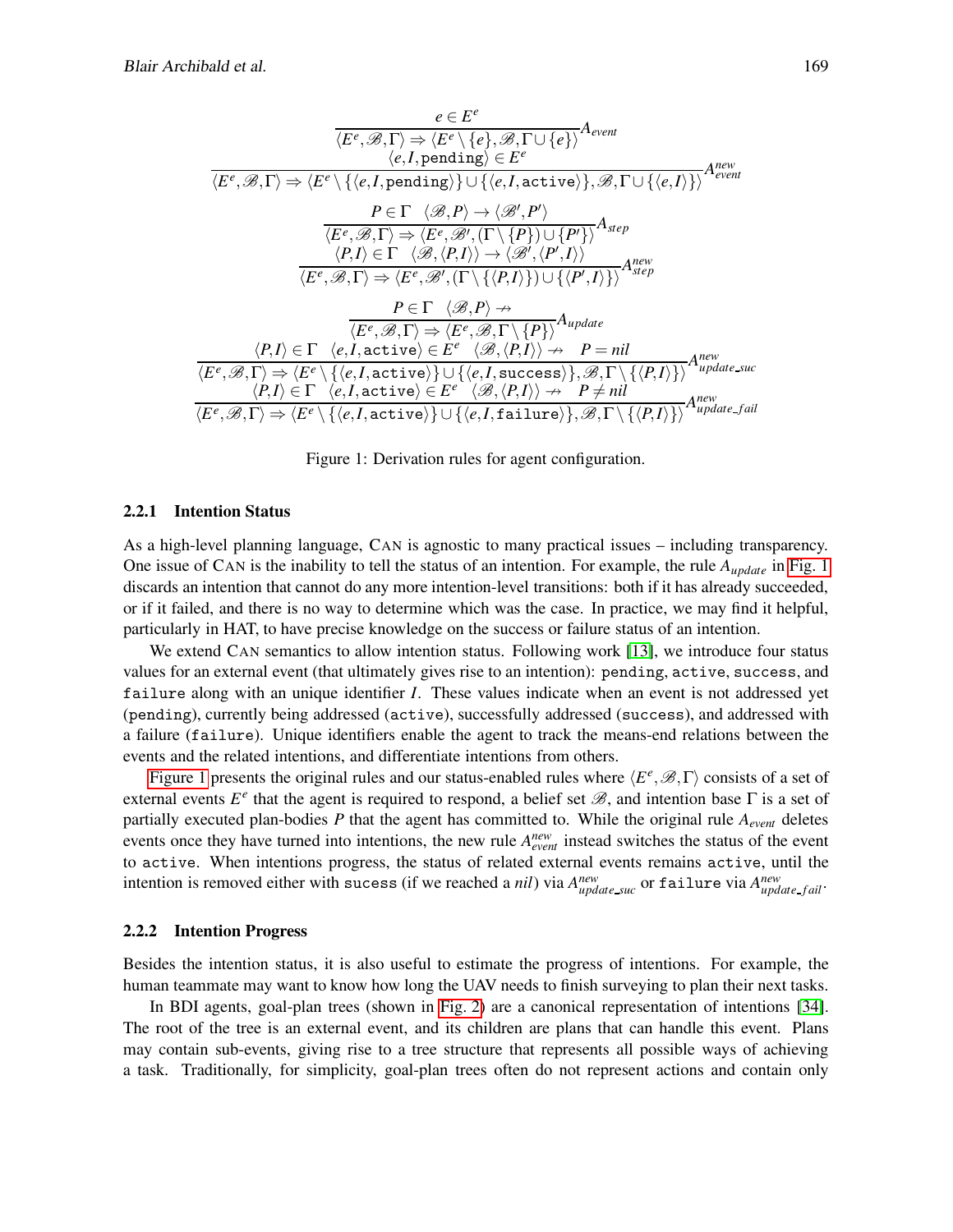

<span id="page-3-0"></span>Figure 2: A goal-plan tree.

goals/subgoals and plans *e.g.* in [\[34\]](#page-8-9). However, we need to include the actions—a crucial part in agent execution—to perform faithful intention progress estimation. Finally, executing a BDI program gives *one* execution trace<sup>[1](#page-3-1)</sup> [\[41\]](#page-8-10), *i.e.* a path through the tree.

To illustrate goal-plan trees and execution traces, consider the following two plans as follows:

$$
P_1 = e_1 : \varphi_1 \leftarrow a_1; a_2; \quad P_2 = e_1 : \varphi_2 \leftarrow a_3; a_4; a_5.
$$

These two plans are visualised as the goal-plan tree *T* given in [Fig. 2.](#page-3-0) The goal-plan tree *T* expresses that, given an event  $e_1$ , it has two plan choices, namely plan  $P_1$  and  $P_2$ , where the edges between the event *e*<sub>1</sub> and plan  $P_1$  and  $P_2$  are labelled with the relevant context condition  $\varphi_1$  and  $\varphi_2$ . If plan  $P_1$  is selected (given  $\varphi_1$  holds), it has two sequenced actions  $a_1$  and  $a_2$  to execute where the edge between the plan to its plan-body is labelled with the position number. As such, we can obtain one execution trace  $e_1$ ;  $P_1$ ;  $a_1$ ;  $a_2$ and the other one (due to the selection of plan  $P_2$ )  $e_1$ ;  $P_2$ ;  $a_3$ ;  $a_4$ ;  $a_5$ .

For intention progress estimation, we use a compile-time process to obtain all possible execution traces. For each trace, we record the maximum length of the execution trace. During execution, the agent tracks its current execution trace so that after an agent-step we can determine the maximum length of the full trace this current trace belongs to<sup>[2](#page-3-2)</sup>. The progress of an intention is then estimated as the ratio of the position of the last element in the current trace and the length of the full trace this current trace belongs to. For example, given a trace  $e_1$ ;  $P_1$ ;  $a_1$ ;  $a_2$ , its maximum length is 4 and the position for each element in this trace is 1 for  $e_1$ , 2 for  $P_1$ , 3 for  $a_1$ , and 4 for  $a_2$ . If the current execution trace is  $e_1$ ;  $P_1$ ;  $a_1$ then the progress estimation is  $3/4 = 75\%$  (as  $a_1$  is the last element). In the case of failure recovery, for example, if action  $a_1$  failed, the agent backtracked to event  $e_1$  and subsequently selected the plan  $P_2$ . Then the current trace becomes  $e_1$ ;  $P_2$  (against the full trace  $e_1$ ;  $P_2$ ;  $a_3$ ;  $a_4$ ;  $a_5$ ) with the progress estimation  $2/5 = 40\%$ . The execution trace is maintained separately for each intention.

#### 2.3 Directing Attention

Agents should be able to direct the attention of teammates when particular states become relevant, *e.g.* when adversarial situations are encountered. In BDI programming languages such as AgentSpeak, a change in the belief base generates an event, which subsequently requires an agent to select a plan. For example, if a belief atom  $b$  is true, an event in the form of  $+b$  is added to the desires. While useful, this one-to-one mapping between belief and event is also limiting, especially in the context of directing attention  $e.g.$  it prohibits the generation of multiple events. Further, multiple events generated by a single belief change may require adjustment throughout the operational life of the agent.

 $1$ For practicality, we do not allow recursive plans as this can lead to infinite traces.

<span id="page-3-2"></span><span id="page-3-1"></span><sup>&</sup>lt;sup>2</sup>To ensure each trace is uniquely identifiable, the same action occurring in a different plan is treated as a different action.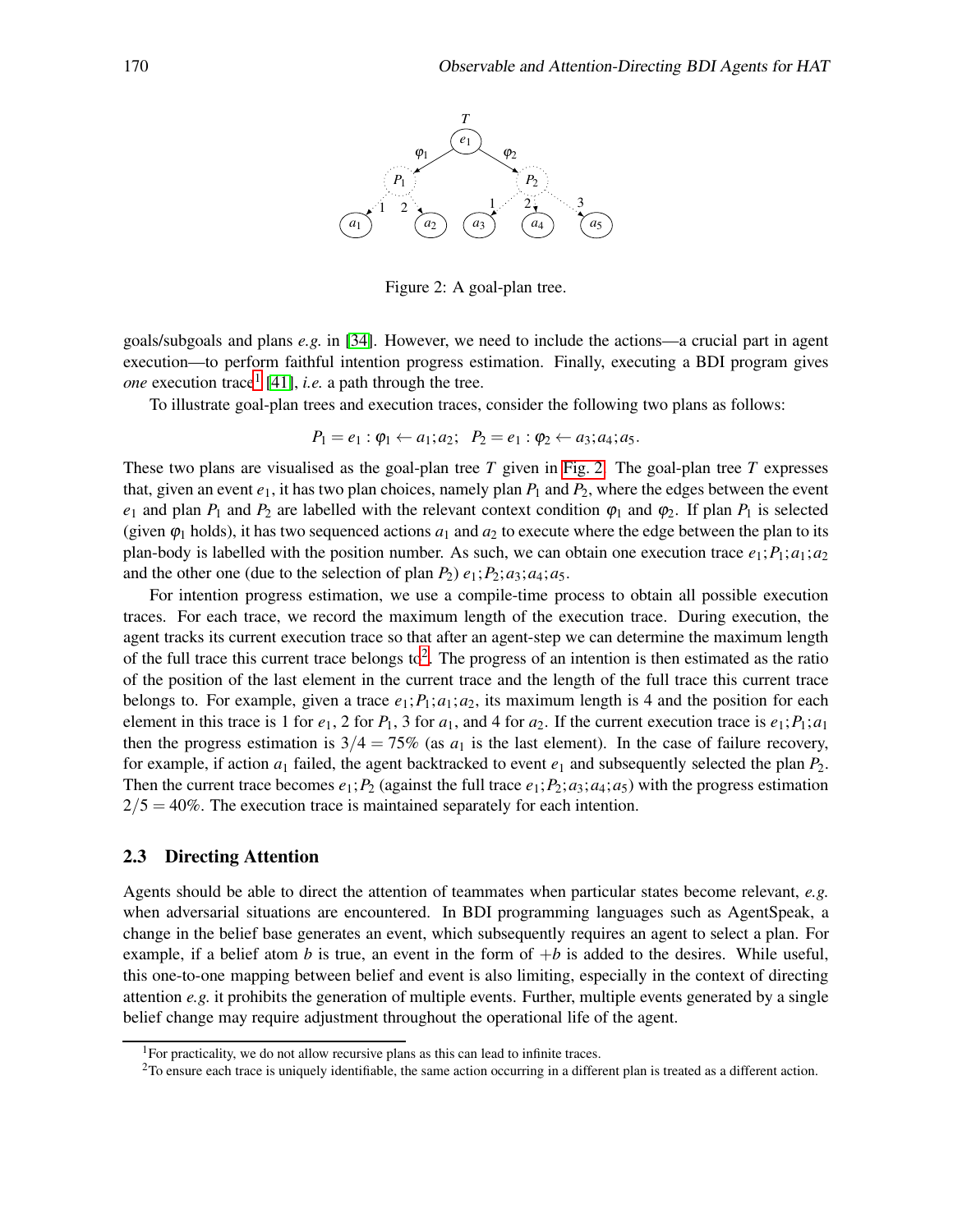```
1 // Initial beliefs
2 ¬sensor_malfunc, ¬engine_malfunc
3 // External events
4 \langlee_retrv, identifier1\rangle5 // Motivation library events
6 parked \leftarrow \langle e\_parked, identifier2 \rangle7 // Plan library
8 e_retrv : \varphi \leftarrow \text{take\_off; goal}(\text{at\_destination}, e\_path1, fc); \text{ retrieve}9 e_retrv : \varphi \leftarrow \text{take\_off; goal}(\text{at\_destination}, e\_path2, fc); \text{ retrieve}10 e_retrv : \varphi \leftarrow \text{take\_off; goal}(\text{at\_destination}, e\_path3, fc); \text{ retrieve}11 e_retrv : sensor_malfunc <- return_base
12 e_retrv : engine_malfunc <- activate_parking
13 e_path1 : true <- navigate_path_1
14 e_path2 : true <- navigate_path_2
15 e_path3 : true <- navigate_path_3
16 e_parked : true <- send_GPS
where \varphi = \neg \texttt{sensor\_malfunc} \land \neg \texttt{engine\_malfunc},fc = sensor_malfunc∨engine_malfunc
```

```
Figure 3: UAV BDI agent design.
```
We take an approach to directing attention that employs the motivation library of [\[26\]](#page-8-11). This allows new (and multiple) intentions (*e.g.* to communicate with a human) to be created dynamically when a particular state is recognised (*i.e.* the correct beliefs hold). To be precise, a motivation library (specified by the agent designers)  $\mathcal{M}$  is a set of rules of the form:  $\Psi \rightsquigarrow \langle e, I \rangle$  where  $\Psi$  is a world state, *e* an event, and *I* an identifier. The semantics of motivation execution is specified as follows:

$$
\frac{\psi \rightsquigarrow \langle e, I \rangle \in \mathcal{M} \mathcal{B} \models \psi \langle e, I \rangle \notin \Gamma}{\langle E^e, \mathcal{B}, \Gamma \rangle \rightarrow \langle E^e \cup \langle e, I, \text{active} \rangle, \mathcal{B}, \Gamma \cup \{\langle e, I \rangle\}\rangle} A_{motive}
$$

Informally, if the agent believes  $\psi$ , it should adopt the event  $\langle e, I \rangle$  (if it has not adopted it before). As such, the programmers can specify (and revise) multiple rules  $\psi \rightsquigarrow \langle e_1, I_1 \rangle, \dots, \psi \rightsquigarrow \langle e_n, I_n \rangle$  to ensure a correct set of events to be generated at any time when  $\psi$  holds. From our experience, this approach also benefits from the modularity principle by separating the dynamics of desires and design of plan library.

# <span id="page-4-0"></span>3 UAV Example

To demonstrate our new transparency mechanisms, we give a simple Unmanned Aerial Vehicles (UAVs) example, where UAVs are used for object retrieval tasks, *e.g.* package delivery, and might be subject to engine or sensor malfunction. The agent design is in [Fig. 3](#page-4-1) where we heavily rely on declarative goal and failure recovery features in CAN. There is one main retrieve task, initiated by external event e\_retrv (line 4), which can be handled by five relevant plans (lines 8–12). The first 3 plans provide different flight paths after take-off in which they all have a declarative goal. For example, the declarative goal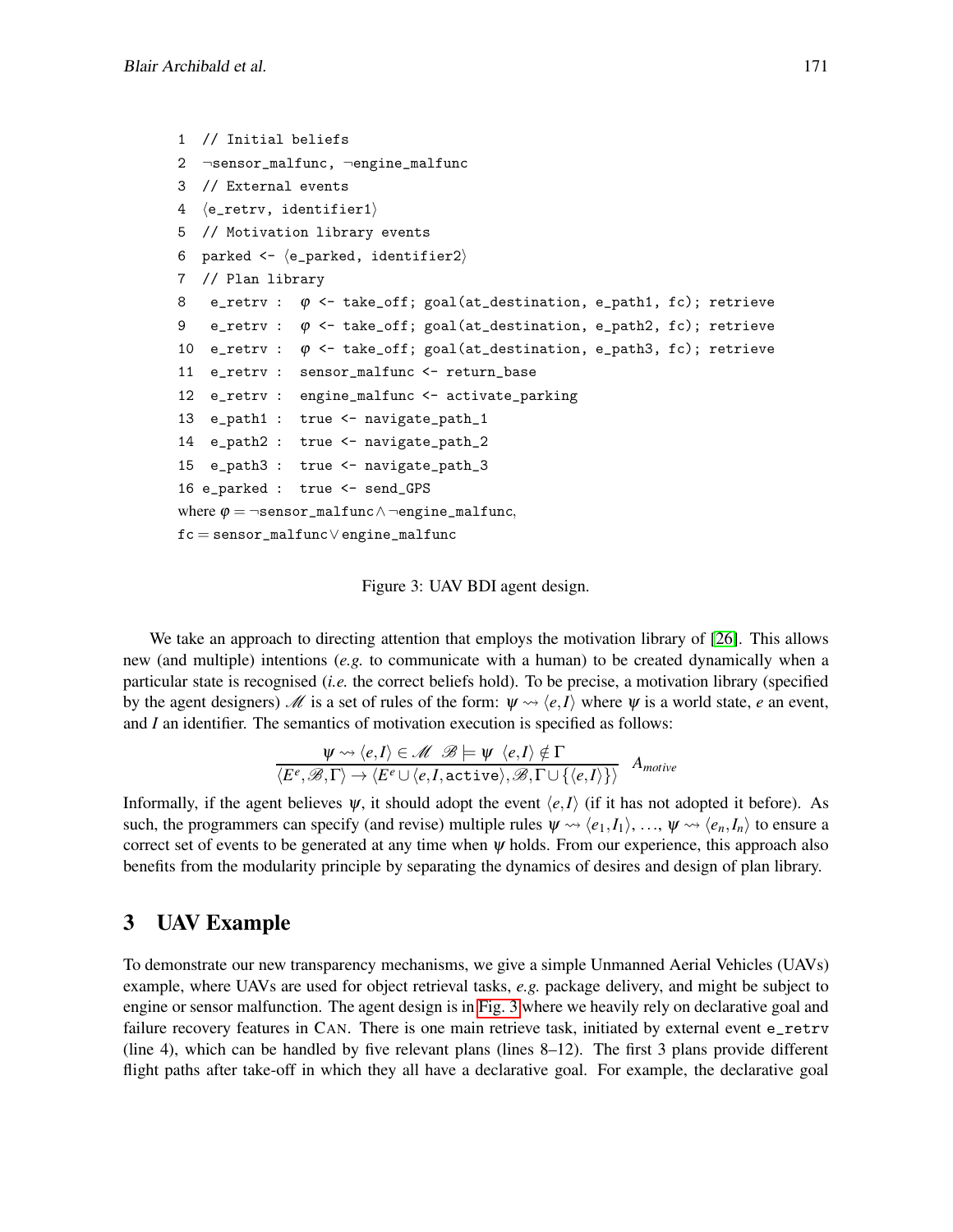goal(at\_destination, e\_path1, fc) says that it is achieved if it believes at\_destination holds and failed if fc holds. When fc holds, the other two plans (lines 11 and 12) perform safe recovery in the event of engine or sensor malfunction. In the case of engine malfunction, instead of returning to base (when sensor is faulty), the plan in line 12 instructs the UAV to land and park itself. Once the UAV is landed and parked, the human teammate should be notified of the situation and respond accordingly. Therefore, for directing attention, the motivation library is given in line 6, so that if the belief that the UAV parked itself (*i.e.* parked) holds after the action activate\_parking, the agent should adopt the event e\_parked to send GPS coordinates (line 16) to a human teammate to retrieve the UAV. For succinct presentation, we do not show the encoding of actions such as take\_off and retrieve (which can found in the online model<sup>[3](#page-5-0)</sup>).

#### 3.1 Analysis

We encoded the CAN semantics in bigraphs [\[18,](#page-7-5) [2\]](#page-7-4), which has been used previously to encode the semantics of process calculi [\[8,](#page-7-10) [30\]](#page-8-12). Our bigraph encoding permits execution and symbolic analysis and we employ BigraphER [\[29\]](#page-8-13)—an open-source language and toolkit for bigraphs—to generate (and export) a transition system for analysis with model checking tools *e.g.* PRISM [\[16\]](#page-7-11). The example above is available in BigraphER format in the online model. For reasoning, states are labelled with *bigraph patterns* [\[4\]](#page-7-12), predicates that indicate if there is match of a bigraph in that state. Temporal properties are expressed using linear or branching time temporal logics *e.g.* Computation Tree logic (CTL) [\[10\]](#page-7-13).

For observability, we want to check 1) if an intention is being progressed, its status should never be pending, 2) if an intention becomes a completed empty program, its related event will eventually succeed, and 3) if an intention becomes blocked, but is not an empty program, its related original event will eventually fail. For progress, we label each step in the execution trace with its true progress estimation and check that there always exists a path where these match. For attention-directing, we check that if the belief atom parked is believed, then eventually the event e\_parked will be added to the agent desires.

As an example, consider observability and properties 2) and 3) for the event, namely  $\langle e$ \_retrv, identifier1) given in [Fig. 3,](#page-4-1) which we can express in CTL as follows:

$$
\mathbf{A}[\varphi_1 \implies \mathbf{F}(\varphi_2 \land \neg \varphi_4)] \qquad \text{for property 2)}
$$
  
\n
$$
\mathbf{A}[\varphi_3 \implies \mathbf{F}(\varphi_4 \land \neg \varphi_2)] \qquad \text{for property 3}
$$

The specification for property 2) checks that along all paths, if an intention is completed (*i.e.*  $\varphi_1$  holds), this implies that eventually the original event will succeed (and not fail), *i.e.*  $\mathbf{F}(\varphi_2 \wedge \neg \varphi_4)$ . Similar logic applies when an intention is blocked for property 3). We do not give full details, but for the interested reader, the state formulae can be represented by the following bigraph patterns:

> $\boldsymbol{\varphi}_{1} \stackrel{\text{def}}{=}$  Intent<sub>e</sub>.(Identifier.Identifier1 | Nil | id)  $\varphi_2 \stackrel{\text{def}}{=}$  Event $_{\text{e}}$ .(Identifier.Identifier1 | Success | id),  $\varphi_3 \stackrel{\text{def}}{=}$  Intent<sub>e</sub>.(Identifier.Identifier1 | ReduceF | id)  $\varphi_4 \stackrel{\text{def}}{=}$  Event<sub>e</sub>.(Identifier.Identifier1 | Failure | id),

where Identifier1 is the identifier of the event  $\langle e_{\text{}r}$  retrv, identifier1), the symbol id (called a site in bigraphs) stands for the part of model that is abstracted away such as the execution trace, and the subscript e (called a link) maintains the mean-end relation between an original event and the related intention. The transition system for the agent in [Fig. 3](#page-4-1) has  $44$  $44$  states and  $44$  transitions<sup>4</sup> and all the above mentioned properties are shown to hold.

<sup>3</sup>[https://bitbucket.org/uog-bigraph/observable\\_attention-directing\\_bdi\\_model/src/master/](https://bitbucket.org/uog-bigraph/observable_attention-directing_bdi_model/src/master/)

<span id="page-5-1"></span><span id="page-5-0"></span><sup>4</sup>There are numerous internal states, that do not appear in the final transition system, but add to build time.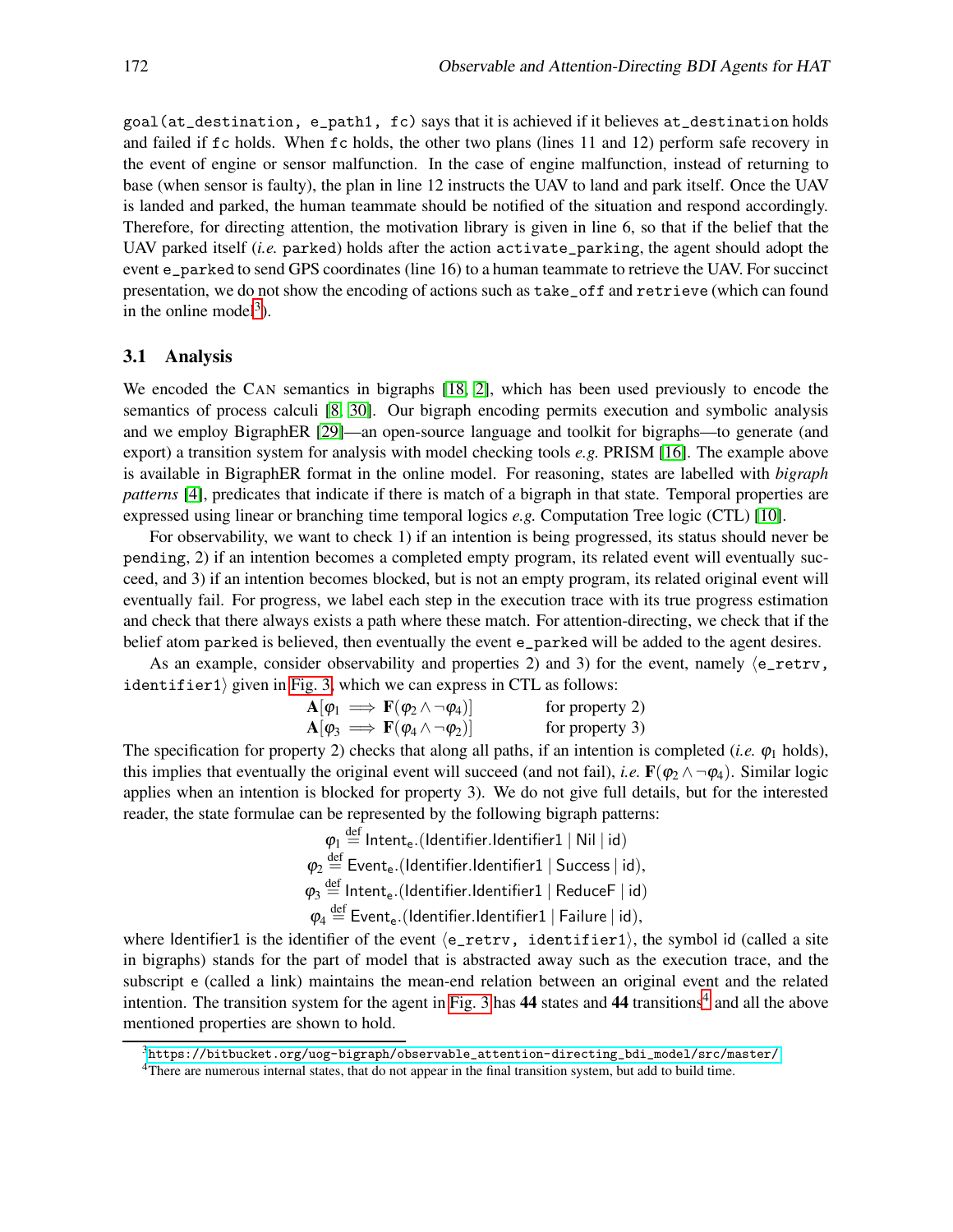## 4 Related Work

We are not the first to label intention status [\[13,](#page-7-9) [14\]](#page-7-14) (as pending/active), however like the original CAN semantics, these approaches do not make intention success/failure explicit. We believe having this information is much more important to human users than simply knowing an intention is dropped. Intention estimation has also been explored [\[35,](#page-8-14) [36\]](#page-8-15), but in the context of scheduling where they wish to choose the most-completed intention first. The approach is based on *completeness* measures that use the resource consumption and effects of achieving intentions as an estimate, however this requires domain knowledge on the pre-conditions/post-effects of events that can be hard to obtain. For the attention directing feature, we adopted the motivation library approach from [\[26\]](#page-8-11). There are similar approaches such as conditional goals in [\[23,](#page-8-16) [24\]](#page-8-17) and automatic events [\[39\]](#page-8-18) (adopting a goal or an event that is conditionalised by beliefs).

Verifying BDI agents through model checking has been well explored, *e.g.* [\[12\]](#page-7-15) verifies the decision making part (modelled in BDI agents) of a hybrid autonomous system, and [\[11\]](#page-7-16) uses model checking to reason about agent programs written in Agent Programming Languages. Bremner *et al.* verify that BDI-based decision making (*e.g.* plan selection) in robotic systems adhere to ethical rules (*e.g.* save human) [\[7\]](#page-7-8). For transparency, they propose a recorder that produces human readable logs consisting of information such as belief base and the plans executed. Though we agree on the use of logging as a means of transparency, their aim is to provide logs for future forensic analysis whereas ours is to provide run-time logs for effective HAT.

# 5 Conclusion and Future Work

We presented an executable framework for verifiable BDI agents supporting *observability* (showing task status) and *attention-directing* (flagging relevant information), to facilitate effective human-autonomy teaming (HAT). Observability allows comprehending *what* an agent is doing and *how much* progress has been made, while attention directing ensures communication of critical information to human teammates.

Observability is implemented by enabling the agent to show the status of intentions (*e.g.* pending or active), and to provide a quantitative estimation of progress at each step. Attention-directing is achieved through a motivation library that allows agents to adopt multiple new events when a particular world state is believed to hold. Using a UAV example, we have demonstrated these features in practice.

Full scale observability and attention directing is beyond this initial framework. Future work includes an in-depth survey to determine what are the most important aspects to be made observable (to humans). This might require domain-dependent observability, for example, sometimes *why* an agent decides to do something is more important than progress estimation. Our current intention progress is a metric that measures the distance to the end of (a possible) execution trace. However, in practice actions do not take the same length of time and further domain knowledge annotation for agent programs may be required for more realistic progress estimation. Transparency encompasses more than observability and attention directing and determining: what to log, how to log, and how to use these logs, *e.g.* future forensic analysis or run-time decision making, will be crucial to tackle emerging HAT scenarios. Finally, a long-term goal is analysis of the accuracy of the intention progression predictions in different scenarios.

Acknowledgements This work is supported by the Engineering and Physical Sciences Research Council, under PETRAS SRF grant MAGIC (EP/S035362/1) and S4: Science of Sensor Systems Software (EP/N007565/1).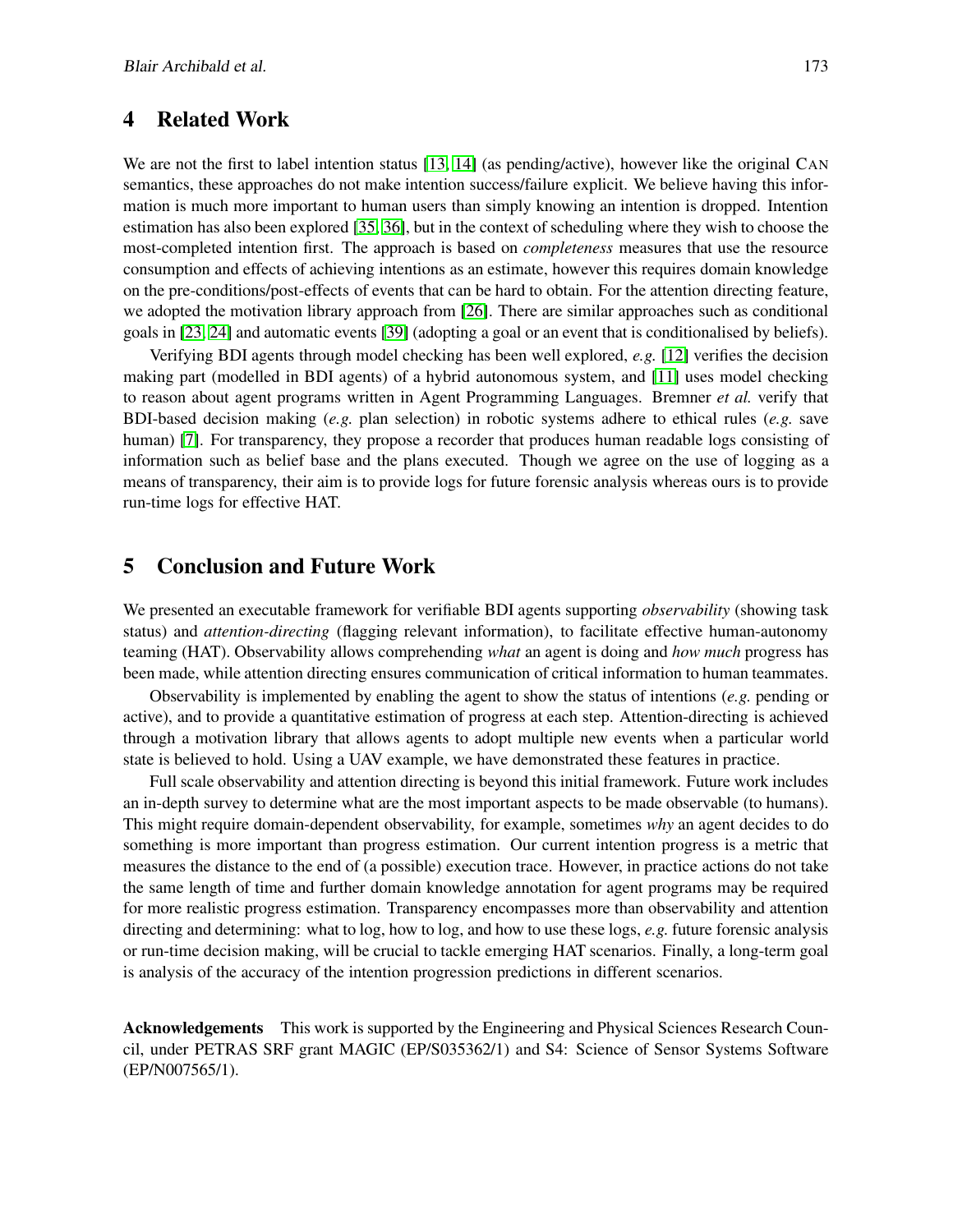# References

- [1] Victoria Alonso & Paloma de la Puente (2018): *System transparency in shared autonomy: A mini review*. Frontiers in neurorobotics 12, p. 83, doi[:10.3389/fnbot.2018.00083.](http://dx.doi.org/10.3389/fnbot.2018.00083)
- <span id="page-7-4"></span>[2] Blair Archibald et al. (2021): *Modelling and verifying BDI agents with bigraphs*. arXiv preprint [arXiv:2105.02578](https://arxiv.org/abs/2105.02578).
- <span id="page-7-12"></span>[3] Blair Archibald et al. (2021): *Probablistic bigraphs*. arXiv preprint [arXiv:2105.02559](https://arxiv.org/abs/2105.02559).
- [4] Steve Benford et al. (2016): *On lions, impala, and bigraphs: Modelling interactions in physical/virtual spaces*. ACM Transactions on Computer-Human Interaction (TOCHI) 23(2), pp. 1–56, doi[:10.1145/2882784.](http://dx.doi.org/10.1145/2882784)
- <span id="page-7-2"></span>[5] Adella Bhaskara et al. (2020): *Agent transparency: A review of current theory and evidence*. IEEE Transactions on Human-Machine Systems 50(3), pp. 215–224, doi[:10.1109/THMS.2020.2965529.](http://dx.doi.org/10.1109/THMS.2020.2965529)
- <span id="page-7-8"></span><span id="page-7-6"></span>[6] Michael Bratman (1987): *Intention, plans, and practical reason*. Harvard University Press, doi[:10.2307/2185304.](http://dx.doi.org/10.2307/2185304)
- [7] Paul Bremner et al. (2019): *On proactive, transparent, and verifiable ethical reasoning for robots*. Proceedings of the IEEE 107(3), pp. 541–561, doi[:10.1109/JPROC.2019.2898267.](http://dx.doi.org/10.1109/JPROC.2019.2898267)
- <span id="page-7-10"></span>[8] Mikkel Bundgaard & Vladimiro Sassone (2006): *Typed polyadic pi-calculus in bigraphs*. In: Proceedings of ACM SIGPLAN International Conference on Principles and Practice of Declarative Programming, pp. 1–12, doi[:10.1145/1140335.1140336.](http://dx.doi.org/10.1145/1140335.1140336)
- [9] Filippo Cantucci & Rino Falcone (2020): *Towards trustworthiness and transparency in social human-robot interaction*. In: Proceedings of <sup>2020</sup> IEEE International Conference on Human-Machine Systems (ICHMS), IEEE, pp. 1–6, doi[:10.1109/ICHMS49158.2020.9209397.](http://dx.doi.org/10.1109/ICHMS49158.2020.9209397)
- <span id="page-7-13"></span>[10] Edmund M Clarke & E Allen Emerson (1981): *Design and synthesis of synchronization skeletons using branching time temporal logic*. In: Proceedings of Workshop on Logic of Programs, pp. 52–71, doi[:10.1007/BFb0025774.](http://dx.doi.org/10.1007/BFb0025774)
- <span id="page-7-16"></span>[11] Louise A Dennis et al. (2012): *Model checking agent programming languages*. Automated software engineering 19(1), pp. 5–63, doi[:10.1007/s10515-011-0088-x.](http://dx.doi.org/10.1007/s10515-011-0088-x)
- <span id="page-7-15"></span>[12] Louise A Dennis et al. (2016): *Practical verification of decision-making in agent-based autonomous systems*. Automated Software Engineering 23(3), pp. 305–359, doi[:10.1007/s10515-014-0168-9.](http://dx.doi.org/10.1007/s10515-014-0168-9)
- <span id="page-7-9"></span>[13] James Harland et al. (2014): *An operational semantics for the goal life-cycle in BDI agents*. Autonomous agents and multi-agent systems 28(4), pp. 682–719, doi[:10.1007/s10458-013-9238-9.](http://dx.doi.org/10.1007/s10458-013-9238-9)
- <span id="page-7-14"></span>[14] James Harland et al. (2017): *Aborting, suspending, and resuming goals and plans in BDI agents*. Autonomous Agents and Multi-Agent Systems 31(2), pp. 288–331, doi[:10.1007/s10458-015-9322-4.](http://dx.doi.org/10.1007/s10458-015-9322-4)
- <span id="page-7-1"></span>[15] IEEE (2020): *IEEE Draft Standard for Transparency of Autonomous Systems*. In: IEEE P7001/D1, Piscataway NJ: IEEE, pp. 1–76.
- <span id="page-7-11"></span>[16] Marta Kwiatkowska et al. (2011): *PRISM 4.0: Verification of Probabilistic Real-time Systems*. In: Proceedings of Conference on Computer Aided Verification, pp. 585–591, doi[:10.1007/978-3-642-22110-1](http://dx.doi.org/10.1007/978-3-642-22110-1_47) 47.
- <span id="page-7-3"></span>[17] Patricia McDermott et al. (2018): *Human-machine teaming systems engineering guide*. Technical Report, MITRE CORP.
- <span id="page-7-5"></span>[18] Robin Milner (2009): *The space and motion of communicating agents*. Cambridge University Press, doi[:10.1017/CBO9780511626661.](http://dx.doi.org/10.1017/CBO9780511626661)
- <span id="page-7-0"></span>[19] Thomas O'Neill et al. (2020): *Human–autonomy teaming: A review and analysis of the empirical literature*. Human Factors, doi[:10.1177/0018720820960865.](http://dx.doi.org/10.1177/0018720820960865)
- [20] Raja Parasuraman & Victor Riley (1997): *Humans and automation: Use, misuse, disuse, abuse*. Human factors 39(2), pp. 230–253, doi[:10.1518/001872097778543886.](http://dx.doi.org/10.1518/001872097778543886)
- <span id="page-7-7"></span>[21] Anand S Rao (1996): *AgentSpeak (L): BDI agents speak out in a logical computable language*. In: European workshop on modelling autonomous agents in <sup>a</sup> multi-agent world, Springer, pp. 42–55, doi[:10.1007/BFb0031845.](http://dx.doi.org/10.1007/BFb0031845)